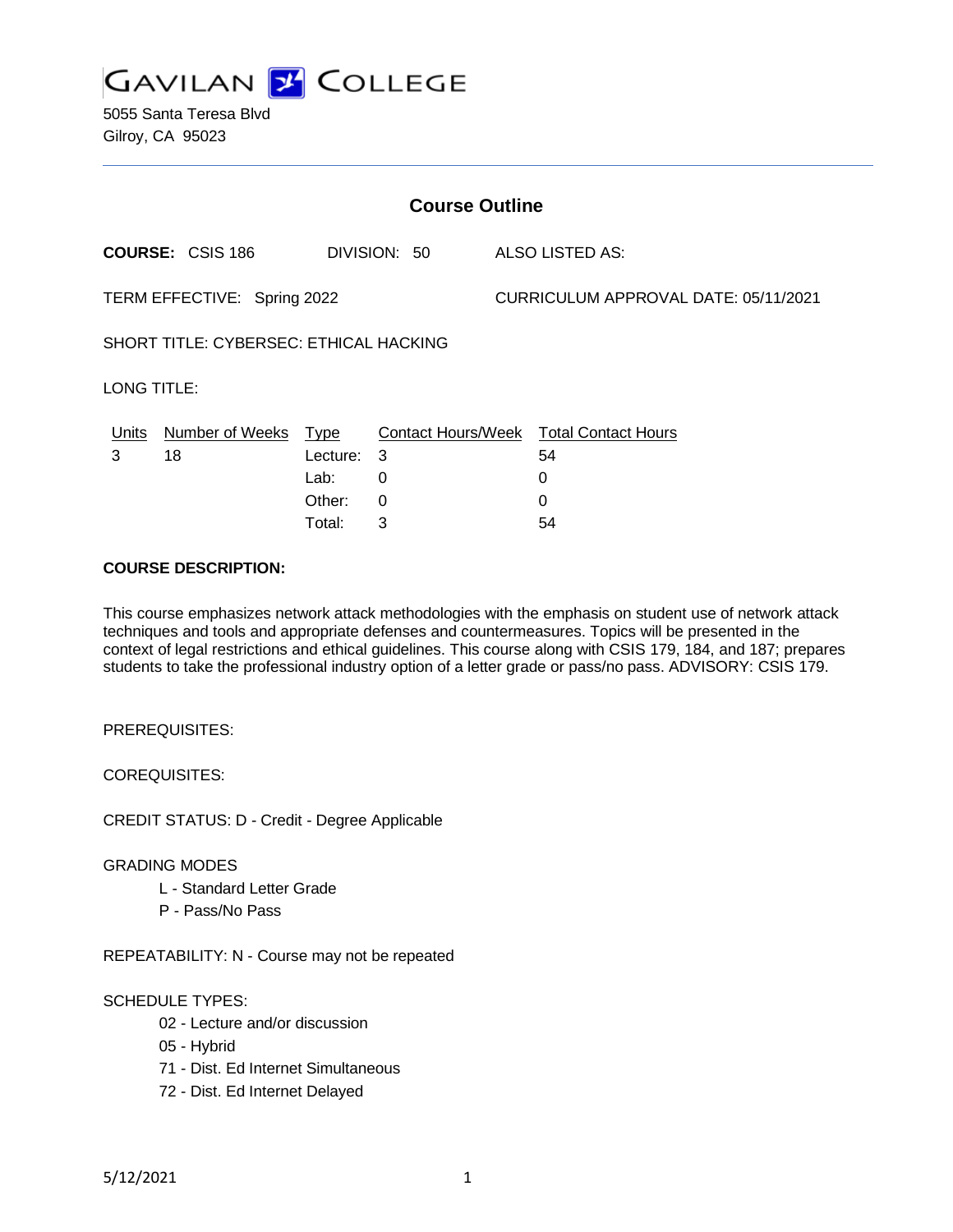### **STUDENT LEARNING OUTCOMES:**

By the end of this course, a student should:

1. Describe the tools and methods a hacker uses to break into a computer network.

2. Defend a computer and a LAN against a variety of different types of security attacks using a number of hands-on techniques.

3. Practice and utilize safe techniques on the World Wide Web.

### **CONTENT, STUDENT PERFORMANCE OBJECTIVES, OUT-OF-CLASS ASSIGNMENTS**

Curriculum Approval Date: 05/11/2021

4 Hours

Content: Ethical Hacking Overview

Student Performance Objectives: Describe the role of an ethical hacker. Describe what you can do legally as an ethical hacker. Describe what you can't do as an ethical hacker.

4 Hours

Content: TCP/IP Concepts Review

Student Performance Objectives: Explain the TCP/IP protocol stack. Explain the basic concepts of IP addressing. Explain the binary, octal, and hexadecimal numbering systems.

4 Hours

Content: Network and Computer Attacks

Student Performance Objectives: Describe the different types of malicious software and what damage they can do. Describe the methods of protecting against malware attacks. Describe the types of network attacks. Identify physical security attacks and vulnerabilities.

4 Hours

Content: Footprinting and Social Engineering

Student Performance Objectives: Use Web tools for footprinting. Conduct competitive intelligence. Descirbe DNS zone transfers. Identify the types of social engineering.

4 Hours

Content: Port Scanning

Student Performance Objectives: Describe port scanning and types of port scans. Describe port-scanning tools. Explain what ping sweeps are used for. Explain how shell scripting is used to automate security tasks.

4 Hours

Content: Enumeration

Student Performance Objectives: Describe the enumeration step of security testing. Enumerate Windows OS targets, NetWare OS targets, and \*nix OS targets.

4 Hours

Content: Programming for Security Professionals

Student Performance Objectives: Explain basic programming concepts. Write a simple C program. Explain how Web pages are created with HTML. Describe and create basic Perl programs. Explain basic objectoriented programming concepts.

4 Hours

Content: Linux Operating System Vulnerabilities

Student Performance Objectives: Describe vulnerabilities of the Windows and Linux operating systems. Identify specific vulnerabilities and explain ways to fix them. Explain techniques to harden systems against Windows and Linux vulnerabilities.

4 Hours

Content: Embedded Operating Systems

Student Performance Objectives: Explain what embedded operating systems are and where they're used. Describe Windows and other embedded operating systems. Identify vulnerabilities of embedded operating systems and best practices for protecting them.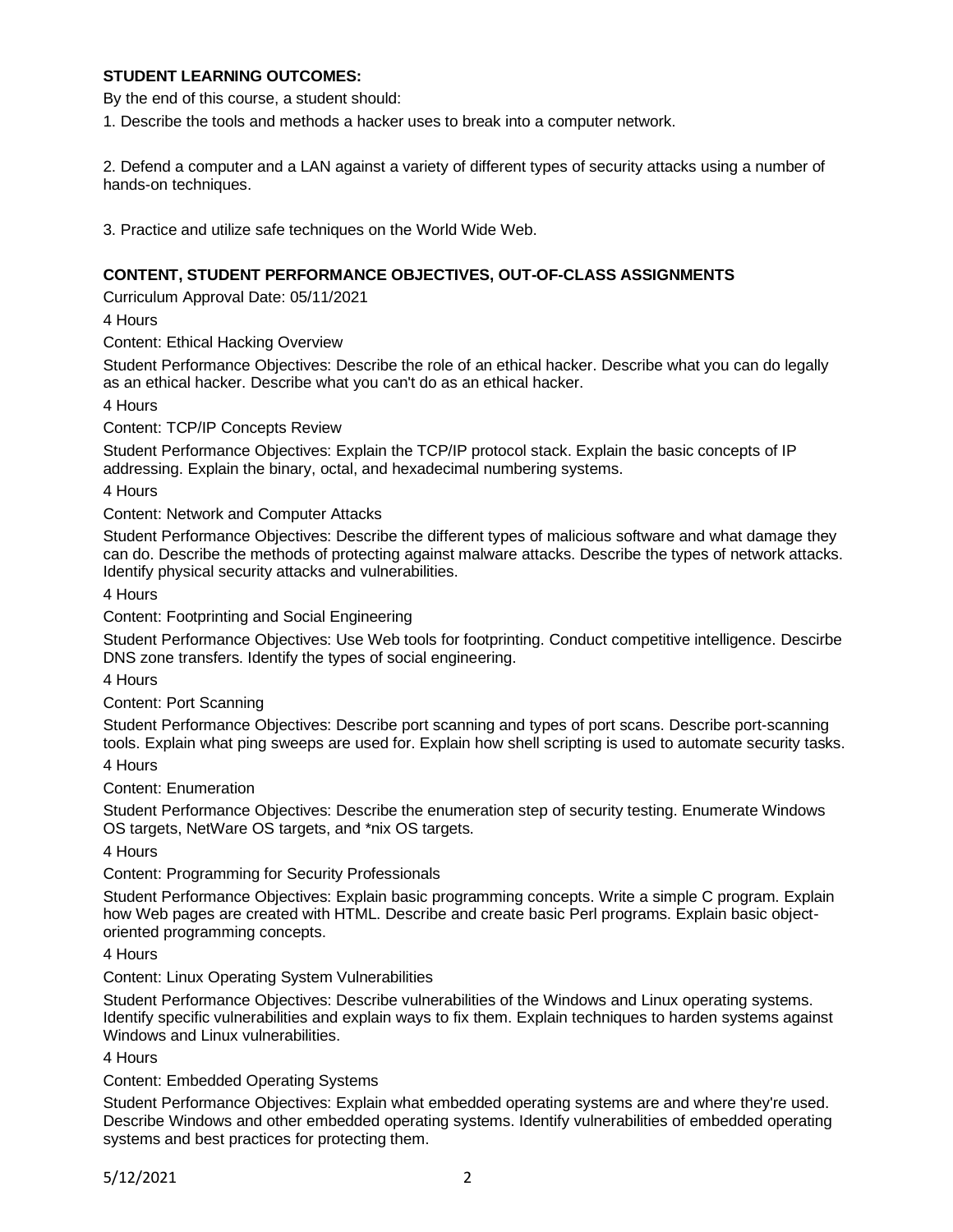## 4 Hours

Content: Hacking Web Servers

Student Performance Objectives: Describe Web applications. Explain Web application vulnerabilities. Describe the tools used to attack Web servers.

4 Hours

Content: Hacking Wireless Networks

Student Performance Objectives: Explain wireless technology. Describe wireless networking standards. Describe the process of authentication. Describe wardriving. Describe wireless hacking and tools used by hackers and security professionals.

4 Hours

Content: Cryptography

Student Performance Objectives: Summarize the history and principles of cryptography. Describe symmetric and asymmetric encryption algorithms. Explain public key infrastructure (PKI). Describe possible attacks on cryptosystems.

4 Hours

Content: Protecting Networks with Security Devices

Student Performance Objectives: Explain how routers are used as network protection systems. Describe firewall technology and tools for configuring firewalls and routers. Describe intrusion detection and prevention systems and Web-filtering technology. Explain the purpose of honeypots.

2 Hours

Final

# **METHODS OF INSTRUCTION:**

Lecture, Computer Demonstrations, Projects, Presentations

# **OUT OF CLASS ASSIGNMENTS:**

Required Outside Hours: 54

Assignment Description:

Homework: Complete hands-on presentations, projects, case studies, and/or problem solving assignments.

Examples: (1) Use the Telnet command to access port 25 on your mail server, log on, and send an e-mail message to a recipient. (2) Determine Web server information by using HTTP methods. (3) Demonstrate how to create, save, and run an executable script. (4) Demonstrate how to use Windows network mapping and enumeration tools. (5) Use OpenVAS to discover vulnerabilities on a Linux computer. (6) Use ASP to create dynamic Web pages and be able to recognize ASP Web pages. (7) Investigate what attackers can do with the results of an MD5 collision. (8) Examine and demonstrate how to use a network-based IDS. (9) After conducting a thorough security test on the Alexander Rocco network, you have identified several intrusion attempts from sources over the Internet. The hackers haven't gained access to the internal network yet, but you're concerned that it's only a matter of time before the attempts become successful. Based on this information, write a one-page report describing what can be done to attract intruders and keep them connected to the network long enough to trace them. The report should discuss the pros and cons of using this strategy and mention any legal issues the company might face.

Required Outside Hours: 27

Assignment Description:

Read textbook and answer end of chapter/section review questions.

Required Outside Hours: 27

Assignment Description:

Review chapters and study for exams.